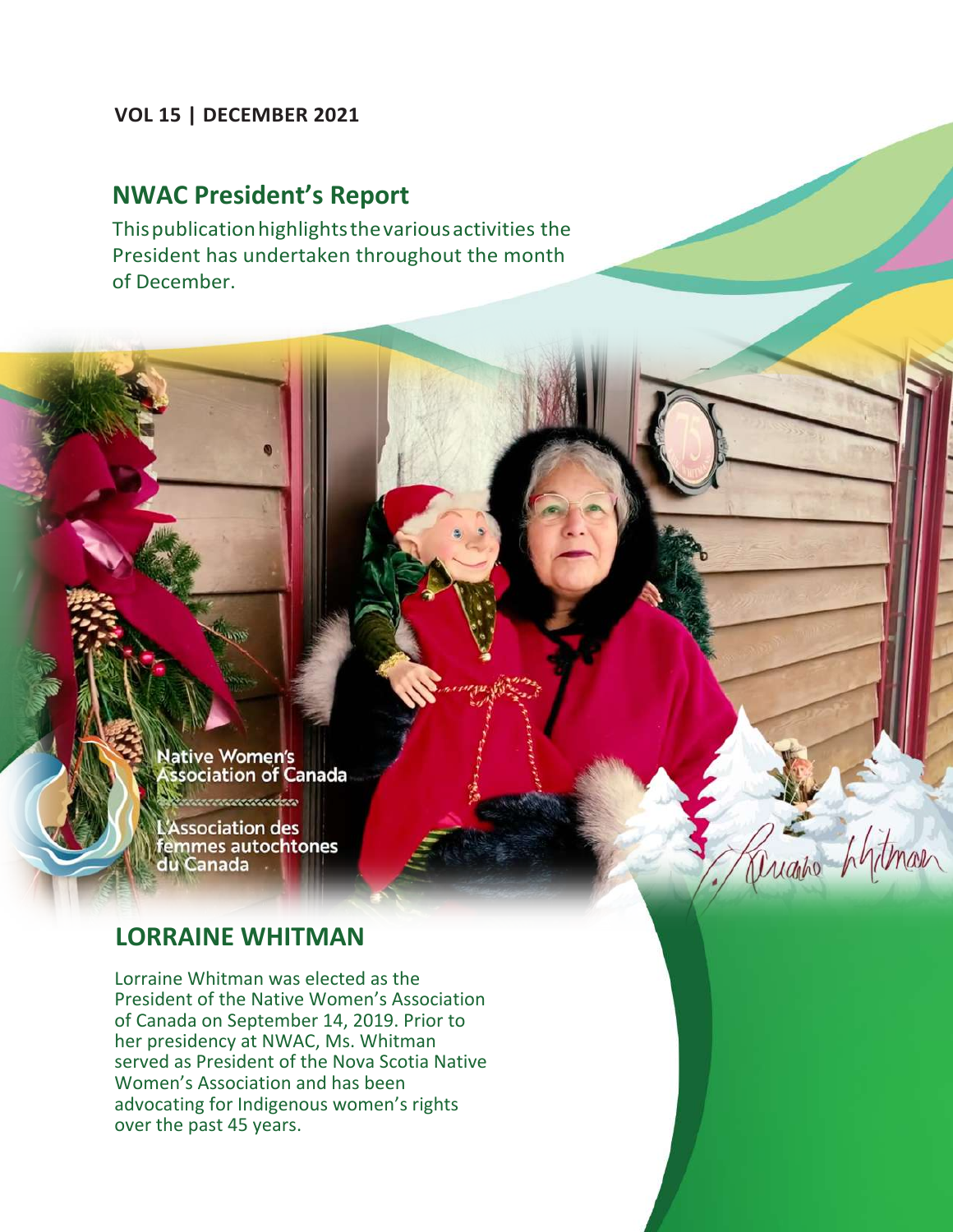## **December President's Report**

#### My Dear Friends,

The winter solstice (December 21 this year) is a special time for honouring and acknowledging the rhythm of our natural world. On this day, the sun is at its lowest point in the sky, resulting in the shortest day and the longest night of the year in the Northern hemisphere. For First Nations, Métis, and Inuit people, the winter solstice has traditionally been an opportunity to honour our ancestors, gather over a feast, sing and drum, follow ritual observations, and bond with family and friends.

This holiday season is unlike any we have experienced before. For nine months, we have had to deal with a pandemic that has gripped the world and impacted people of all nations, cultures, and backgrounds.

While all of us have to sacrifice this holiday season in order to prevent COVID-19 from spreading, our sacrifice will ensure that we can once again celebrate the winter solstice and the holidays in the years to come. But sacrificing the chance to be together with our family and friends doesn't mean we can't celebrate all that is good in the world and the natural beauty that winter brings.

Many Indigenous people who do not identify as Christian still decorate a tree this time of year. With the resurgence of crafting among First Nations, Métis, and Inuit women, I have no doubt that the holiday trees in many homes will have an Indigenous flare. The tree in our brand-new Resiliency Lodge in Gatineau, Quebec, is adorned with traditional Indigenous decorations, thanks to Ramona Nicholas, an archeologist with NWAC. From my territory to yours, from my home to yours, I wish each of you the best during this holiday season. May you all stay safe and healthy.

Thank you, Wela'lin

Ruanto Lythan

President Lorraine Whitman @LWhitman NWAC

2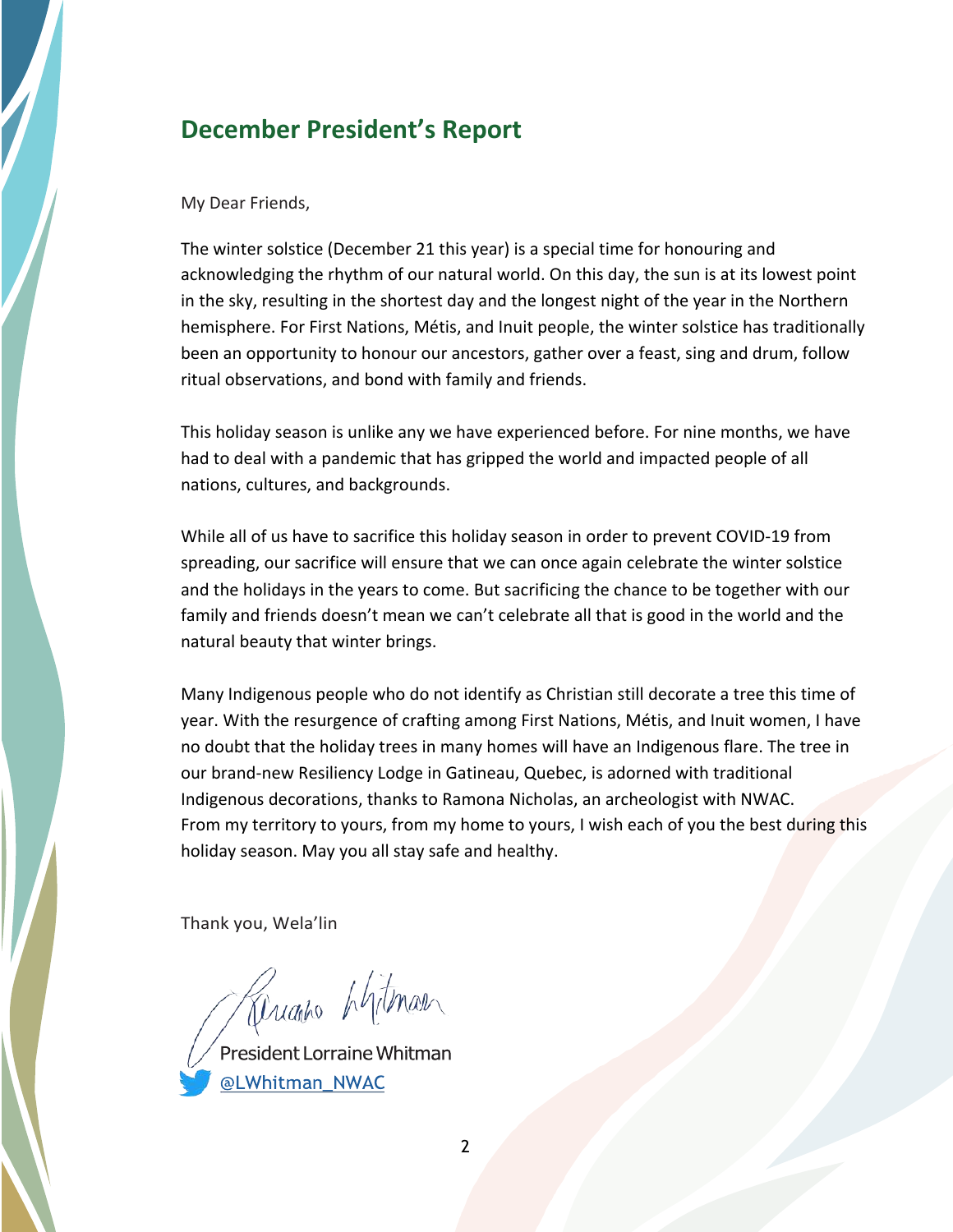## **My December Agenda**

This month I attended weekly meetings of the MMIWG Core Committee and bi-weekly meetings of NWAC's Advisory Committee and Board of Directors. I also took part in several high-level meetings.

#### **Ministerial Engagements on Gender-Based Violence**

Violence can affect anyone, but some populations, including Indigenous women and gender-diverse people, are more at risk of experiencing violence. This is known as genderbased violence (GBV). GBV can take many forms—physical, emotional, psychological, economic; it can be overt or covert. The COVID-19 pandemic has worsened an existing crisis, one that the World Health Organization is calling a silent pandemic. It's also highlighted program and policy gaps and shortfalls.

In addition to investing funds to support women and children experiencing violence, the Government of Canada has set up an Advisory Council on Gender-Based Violence under Maryam Monsef, Minister for Women and Gender Equality. This advisory council, to which the Native Women's Association of Canada has been engaged to provide input, is developing an action plan to address the root causes and systemic issues that perpetuate GBV and the factors that serve as barriers to accessing supports, services, and protections.

As a member of the Advisory Council, I participated in engagement sessions on GBV, held over the course of three days in early December by the Advisory Council. I also took part in a meeting of WAGE's Indigenous Women's Circle (WAGE is Women and Gender Equality Canada) a few days later. The goals of these meetings were to clarify expectations and the proposed work plan for the Advisory Council; provide an overview of stakeholder engagement to date; and weigh in on the vision and principles for the GBV national action plan.

At these sessions, I talked about the impact of the pandemic on Indigenous women. Since the outbreak of COVID-19, the situation of violence has significantly increased for Indigenous women. A grassroots-level needs assessment and a national survey that NWAC undertook earlier in the year highlight a striking escalation of violence during the pandemic.

I stressed in my remarks that the violence that is claiming the lives of too many Indigenous women in this country is closely related to the current criminal justice system and policing approaches. In light of the federal government's inaction on addressing the 231 Calls for Justice issued by the National Inquiry into Missing and Murdered Indigenous Women and Girls (MMIWG), NWAC has responded by providing healing supports through our new Resiliency Lodge in Chelsea, Quebec. The Lodge is designed to meet the spiritual, mental, emotional, physical, and social needs of our members, who are even more vulnerable and isolated as a result of the pandemic.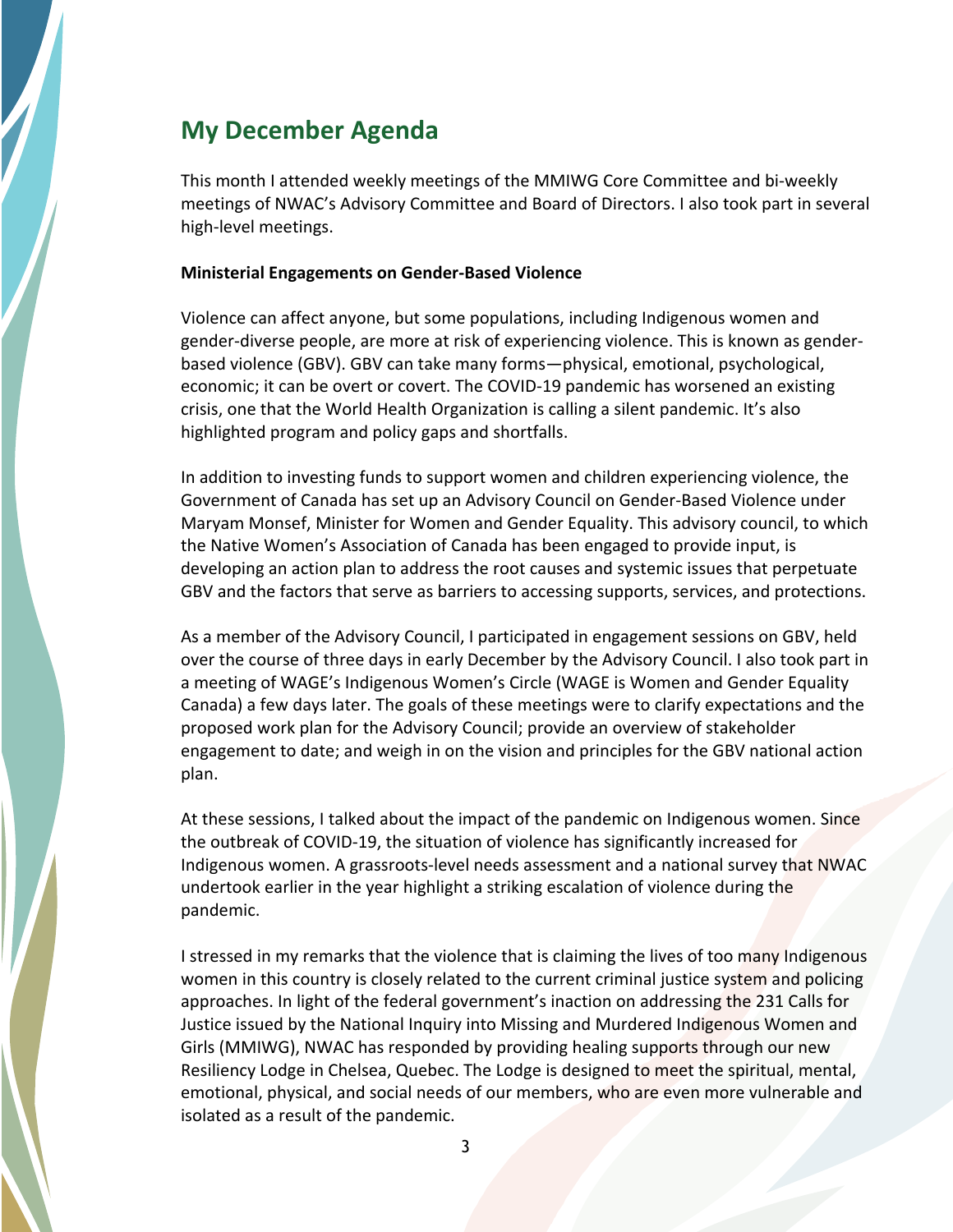In addition to putting this model in place in communities across Canada, I stressed the need for more shelters; for safe and affordable housing; and for a National Action Plan. I pointed out that the plan released recently by the Yukon government is a step in the right direction and can be viewed as an inspirational measure for other provincial/territorial governments to emulate.

#### **Meeting of the Federal-Provincial-Territorial Ministers Responsible for Justice and Public Safety & National Indigenous Organizations**

Policing in Indigenous communities; countering bias and racism in the justice system; and an update on a National Action Plan in response to the MMIWG issue—these were the three topics up for discussion at this day-long meeting held mid-December. All provinces and territories were represented at this virtual meeting, which was convened by Minister of Public Safety Bill Blair and Minister of Justice and Attorney General of Canada David Lametti.

On the topic of policing, I opened my remarks with the statement that the relationship between Indigenous women and the Canadian police needs work. I spoke of the tragic deaths of Chantel Moore in Edmundston, New Brunswick, and seven Indigenous students in Thunder Bay, Ontario, to illustrate that when it comes to the Indigenous community, the police force fails to act appropriately or act at all. From the officer who shot Chantel and is still on the job, to the findings of systemic racism in the police force in Thunder Bay two years ago, to the Commissioner of the RCMP stating recently that she struggled to come up with a definition for systemic racism, it's not surprising that the confidence of Indigenous people in the police has eroded over the decades. "There is no question that systemic racism exists and that it has played a very large role in shaping the relationship between the police and Indigenous people," I said. While the federal government's recent announcement to introduce legislation to make policing in Indigenous communities an essential service is good news, I called on the ministers to root out systemic racism in their police agencies and to hold those who perpetuate it accountable. I also urged the creation of a task force with NWAC to rewrite the relationship between police and Indigenous women.

On the topic of bias and racism, I pointed out that the over-representation of Indigenous people in the criminal justice system is a symptom of broader societal failures in the quality of education, in the lack of economic opportunities, in disparities in child welfare funding, and in inequities in the courts and justice system. After pointing out that "violence is a rarity for non-Indigenous Canadians but a fact of life for too many Indigenous women," I pressed the point that despite all efforts to create opportunities for alternative sentencing—citing the Gladue principle—too many Indigenous women end up in jail and receive harsher punishments. "The problems in the justice system, the racism, and the inequities are ripping apart our communities and our families." I called on the FPT ministers to develop a framework, in collaboration with Indigenous-led organizations, to address the over-representation of Indigenous people in the criminal justice system.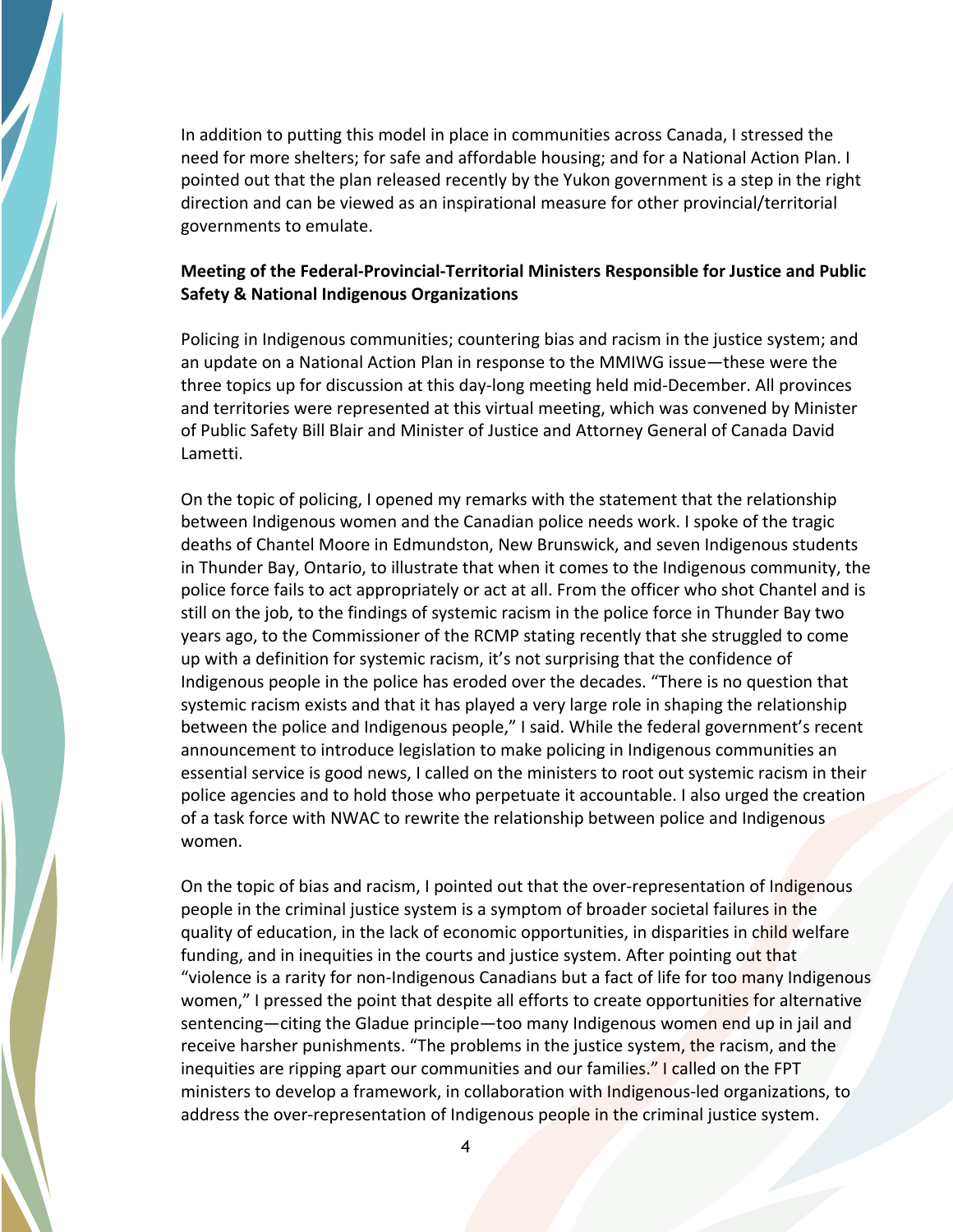#### **Meeting with MP Pablo Rodriguez, Leader of the Government in the House of Commons and Quebec Lieutenant**

Minister Rodriguez is known for his work to support the fight against climate change, protect and promote culture, and promote official languages and minority rights. As a political representative who has stated there is "no more important relationship to me and to Canada than the one with Indigenous Peoples," Mr. Rodriguez has directed every federal minister to help "accelerate and build on the progress we have made with First Nations, Inuit, and Métis peoples."

This virtual meeting was a 'meet-and-greet' and discussion regarding the Resiliency Lodge.

#### **Greetings with Claudette Commanda**

I was honoured to hold a meet-and-greet session virtually with Elder Claudette Commanda, who is an Algonquin Anishinabe from Kitigan Zibi Anishinabeg First Nation. She has dedicated her career to promoting First Nations rights, history, and culture. Elder Commanda graduated from the University of Ottawa's Faculty of Arts (1993) and Faculty of Law, Common Law Section, and was inducted into the Common Law Honour Society in 2009. She has taught at the university's Institute of Women's Studies, Faculty of Law, Faculty of Education, and the Aboriginal Studies Program. She is the Executive Director of the First Nations Confederacy of Cultural Education Centres and has previously served on the Board of Governors for the First Nations University of Canada.

#### **Holiday Messages & Well Wishes**

I was so pleased to relay my holiday and New Year's well wishes in video format, which can be seen here.



*Christmas is a time for giving. Here, Councillor Tessa Kennedy and I are shown holding the Stations of the Cross on Dec 22nd, a gift I have donated to St. Bernadette's Chapel in memory of late Elder, Keptin Gerald Christopher Tony Sr. \*The Christmas Memory Tree (left) is in memory of all community members who have passed into the spirit world.*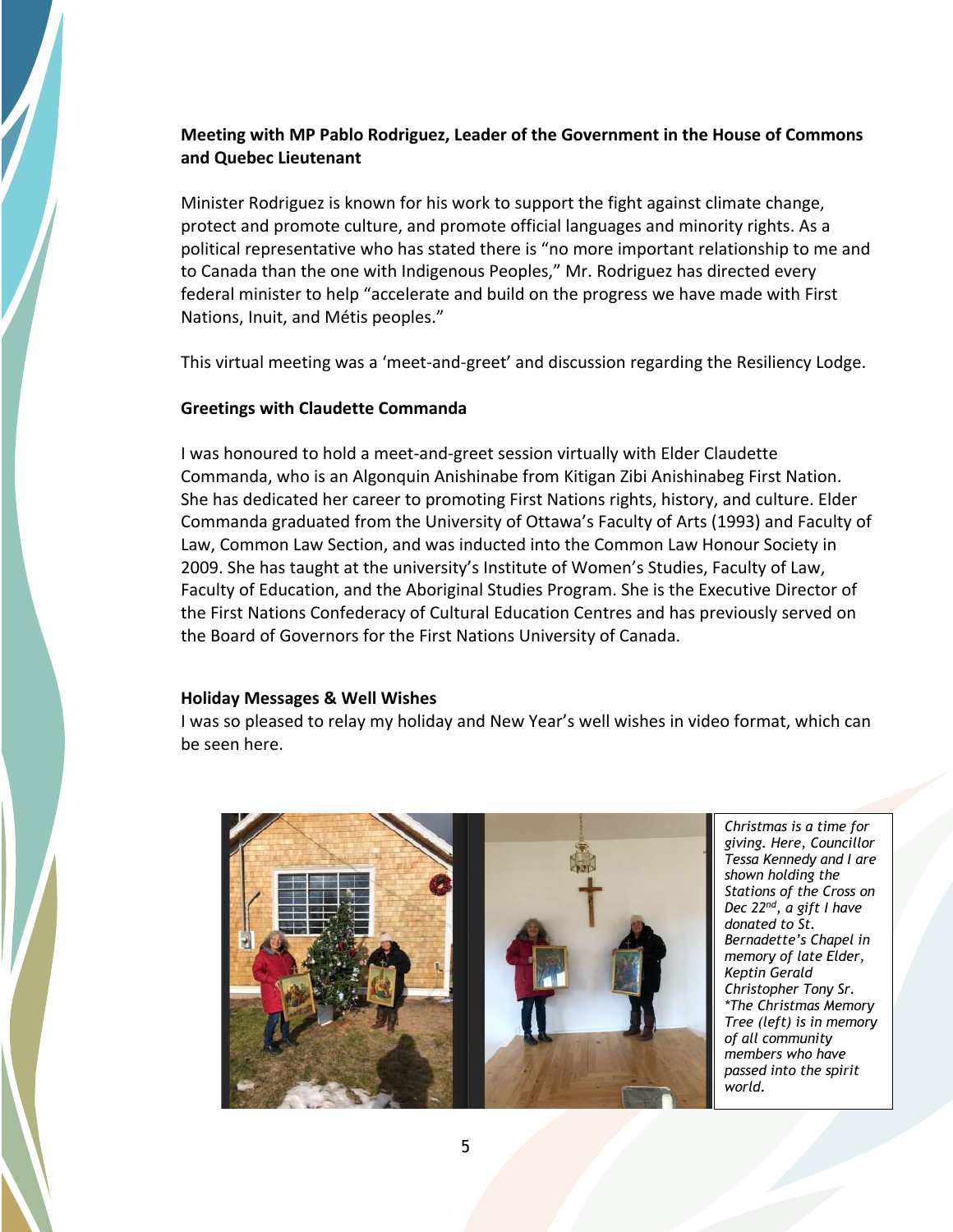"My thoughts move forward to the future as we get ready for the holidays and the New Year. My Mi'kmaw Christmas tree stands tall in my home and it reminds me of the resilience of all women. May you continue to remain healthy and safe.

Happy Holidays and Wela<sup>2</sup>lin.

~ Lorraine Whitman